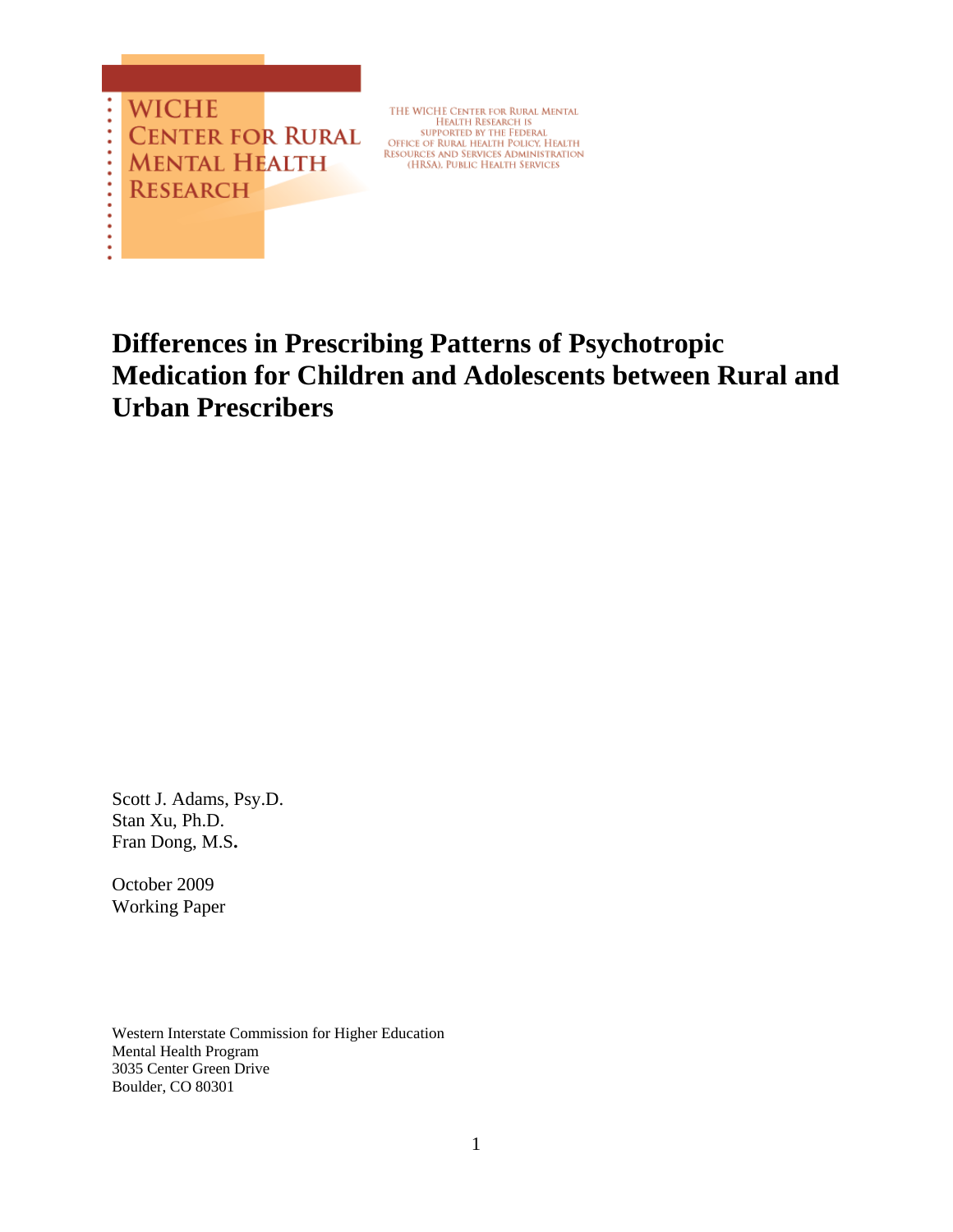Acknowledgements: The WICHE Center for Rural Mental Health Research is one of seven Rural Health Research Centers supported by the Federal Office of Rural Health Policy (ORHP), Grant No.1 U1CRH03713-01. This project is funded by ORHP, Health Resources and Services Administration, U.S. Department of Health and Human Services. The specific content of this article is the sole responsibility of the authors.

Dr. Adams is a researcher for the WICHE Mental Health Program. Dr. Xu is Head of Biostatistics in the Clinical Research Unit of Kaiser Permanente Health Plan and Assistant Professor in the Department of Preventive Medicine and Biometrics at the University of Colorado Health Sciences Center. Fran Dong, M.S., is the Statistical Analyst for the WICHE Mental Health Program.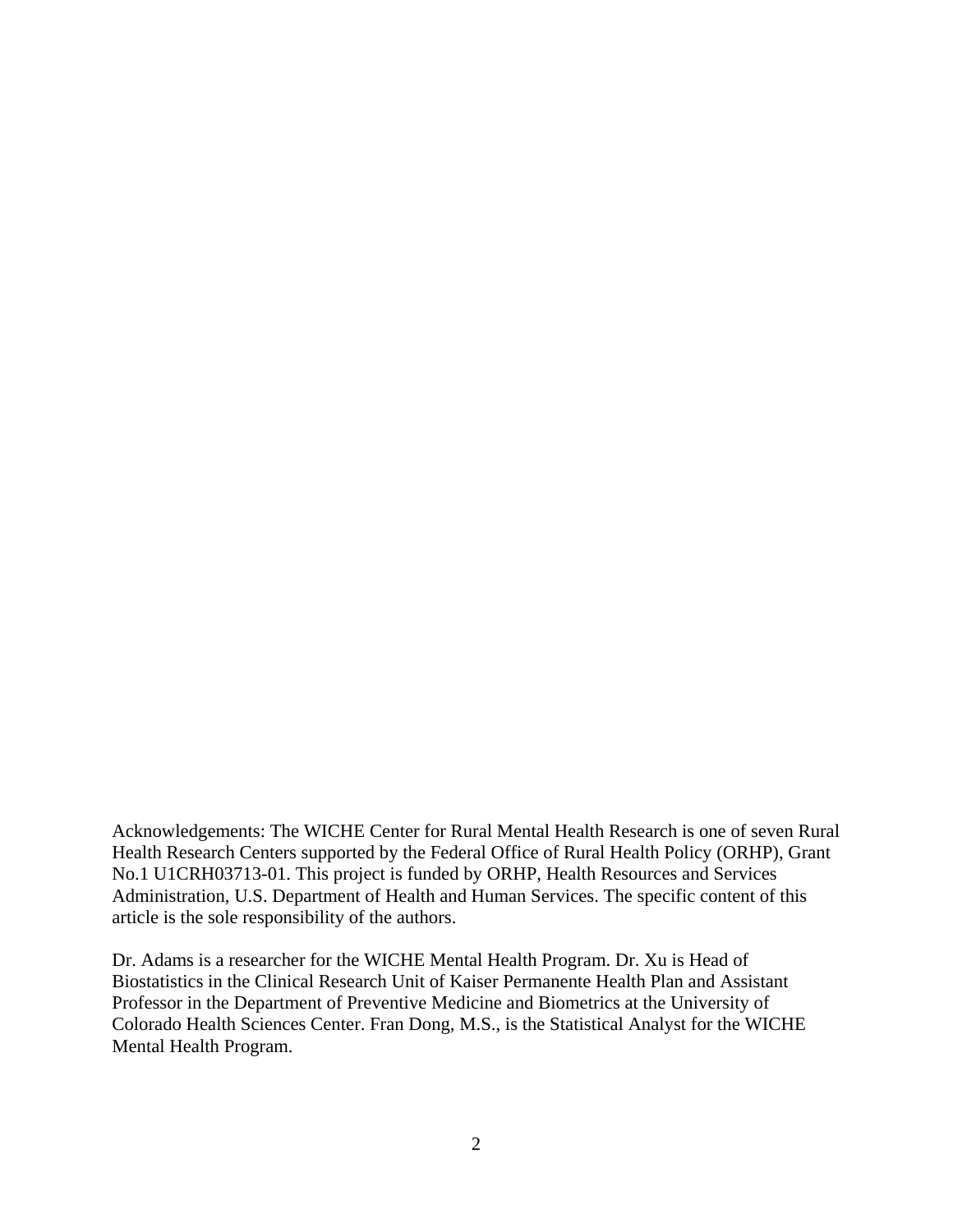## **Table of Contents**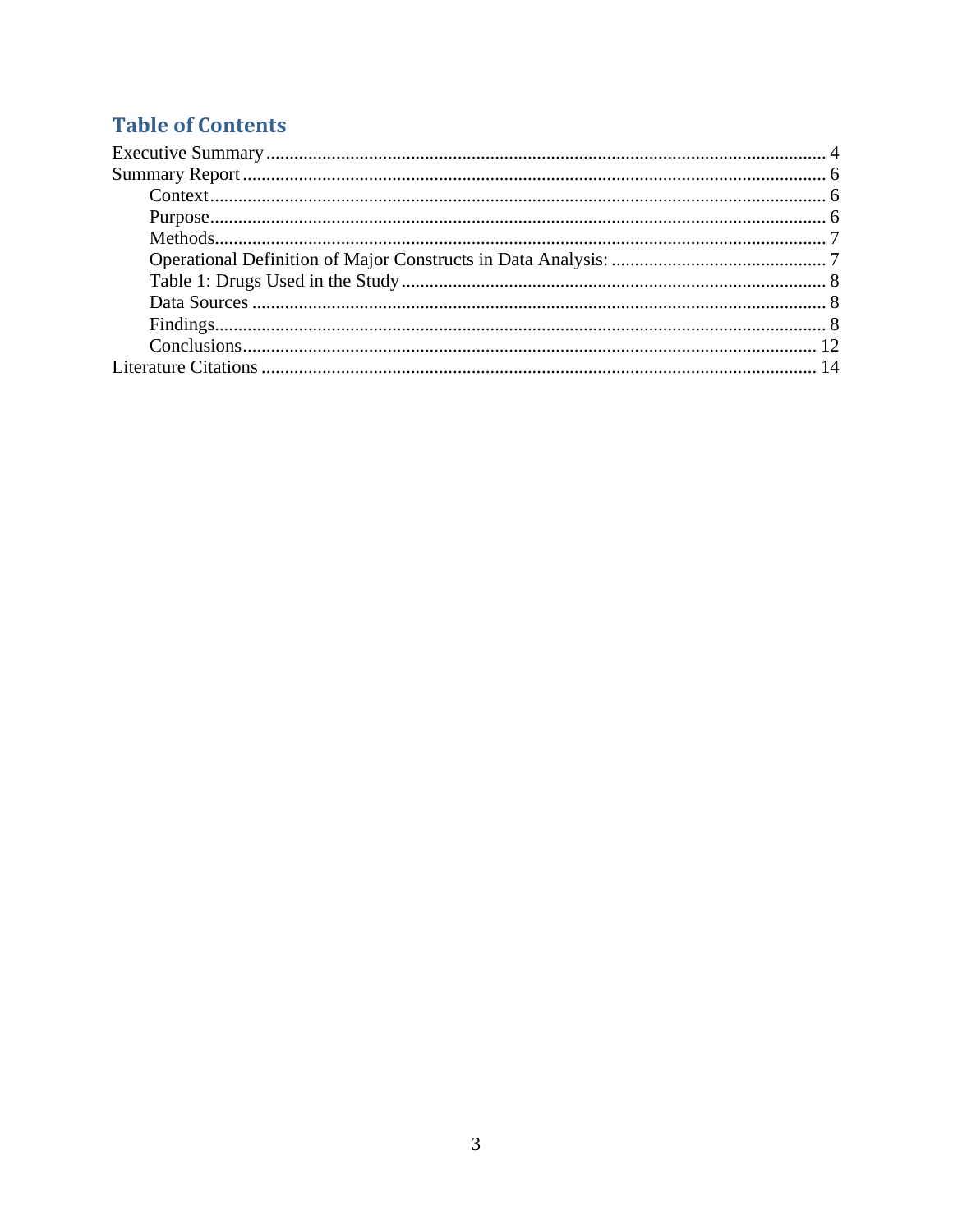## <span id="page-3-0"></span>**Executive Summary**

Multiple studies have indicated a dramatic increase in the number of youth being prescribed psychotropic medication over the past 15 to 20 years.<sup>1-13,17-23</sup> In addition to the increased rate of prescriptions of psychotropic medications for youth (as well as polypharmacy), there are differences in prescribing patterns depending on the type of prescriber (e.g., generalist physicians vs. psychiatrists),  $^{2,4,7,11,13,20,23}$  treatment setting (e.g., inpatient vs. outpatient; community vs. academic),<sup>3,9-10,12</sup> type of insurance coverage,<sup>7,11,13</sup> diagnosis,<sup>3-6,8,12,19</sup> sex,<sup>2,6-7,12-13</sup> age,<sup>6-7,12-13,17</sup> and race.  $6-7,12-13,18-19$  However, despite the multiple aspects of prescribing patterns presented in the research literature, there appear to be no studies examining these issues in the context of rural vs. urban prescribers.

The purpose of this project was to: 1) determine who are the primary prescribers of psychotropic medications to youths in both urban and rural areas, 2) identify types of medication being prescribed broken down by demographic information (e.g., sex, age), and 3) examine trends of prescribing patterns over time in terms of type of prescriber, medication, and rural-urban differences.

The method was a secondary analysis of the 1996-2005 National Ambulatory Medical Care Survey (NAMCS) and National Hospital Ambulatory Medical Care Survey (NHAMCS) data files, published by the National Center for Health Statistics.

The study resulted in three primary findings including:

- 1) The number and percent of rural youth receiving psychotropic medication increased at a comparable level to urban youth over a 10-year period.
- 2) Compared to their urban counterparts, significantly more rural youth received prescriptions for psychotropic medications from generalists and other prescribers than from psychiatrists.
- 3) There may have been ethnic/racial, sex, and age differences in which types of psychotropic medications were prescribed.

Rurality was determined using a Metropolitan Statistical Area (MSA) and non-Metropolitan Statistical Area (Non-MSA) designation. Therefore, the MSA and Non-MSA categories were used to define our urban and rural samples, respectively. The terms children, adolescents, and youths for the purposes of this study were defined as anyone age 17 and younger.

In conclusion, prescriptions of virtually all psychotropic drug categories increased significantly for both urban and rural populations over the 10-year period of the study. Urban youth were far more likely to be prescribed psychotropic medications by psychiatrists as opposed to generalists or other prescribers. In contrast, rural youth were far more likely to have psychotropics prescribed by generalists or other prescribers.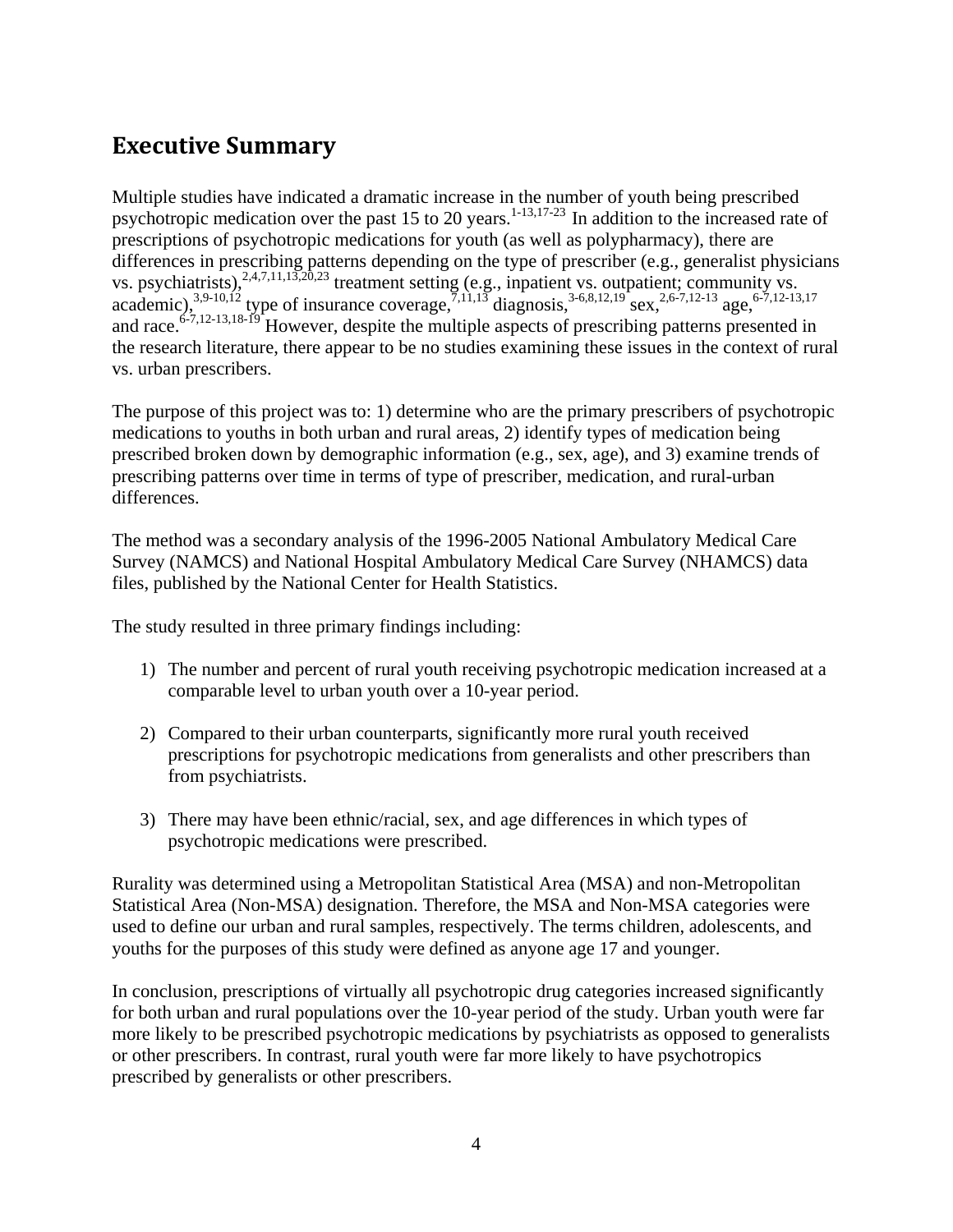There were also notable differences in type of drugs prescribed according to the racial group to which youths belonged. Minority youth in both rural and urban places had much higher percentages of antipsychotic and/or bipolar medication, and much lower percentages of antidepressant and/or antianxiety medications, compared to their Caucasian peers.

A number of differences in prescribing patterns according to sex and age also emerged. Females age 0 to 5 tended to have greater percentages of antidepressant and/or antianxiety medications, as well as CNS stimulants, than their male peers. Overall, males ages 6 to 11 had a smaller percent of antipsychotic and/or bipolar medications, as well as antidepressants and/or antianxiety medications, but a far greater percent of CNS stimulants, than females of the same age. Additionally, rural females had a notably greater percent of CNS stimulants than their urban female counterparts.

On average, males ages 12 to 17 had a greater percent of antipsychotic and/or bipolar medications, smaller percent of antidepressants and/or antianxiety medications, and a far greater percent of CNS stimulants, than their female counterparts. Urban females had higher percentages of antipsychotic and/or bipolar medications, as well as CNS stimulants, than their rural female peers.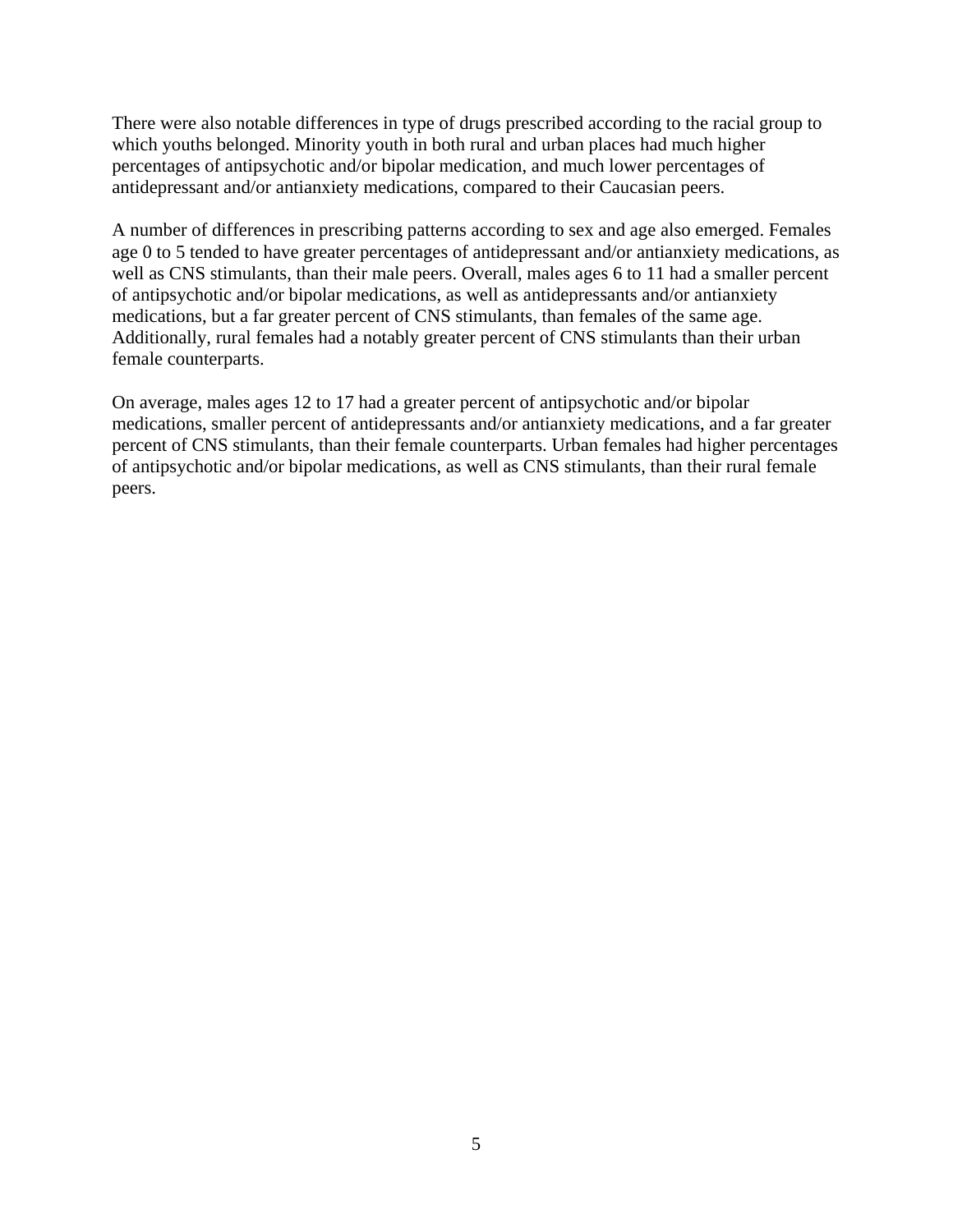## <span id="page-5-0"></span>**Summary Report**

### **Context**

Multiple studies have indicated a dramatic increase in the number of youth being prescribed psychotropic medication over the past 15 to 20 years.<sup>1-13,17-23</sup> For instance, data indicate that the overall annual rate of psychotropic medication use by children increased from 1.4 per 100 persons in 1987 to 3.9 in 1996, with significant increases found in the use rates of stimulants, antidepressants, other psychotropic medications, and polypharmacy of different classes of psychotropic medications.<sup>1</sup> In a later study, rates of visits by youth resulting in a psychotropic prescription increased from 3.4 percent in 1994-1995 to 8.3 percent in 2000-2001, with annual growth rates rapidly accelerating after 1999.<sup>2</sup> These trends were evident for males and females, and also significant across drug classes.<sup>2</sup> Additionally, there appears to be an increase in the percent of visits by youth to outpatient clinics and emergency rooms that include prescriptions for psychotropic medications.<sup>1-2</sup> Similar trends have been found in other countries.<sup>14-16</sup>

In addition to the increased rate of prescriptions of psychotropic medications for youth (as well as polypharmacy), there are differences in prescribing patterns depending on the type of prescriber (e.g., generalist physicians vs. psychiatrists), $^{2,4,7,11,13,20,23}$  treatment setting (e.g., inpatient vs. outpatient; community vs. academic),  $3,9-10,12$  type of insurance coverage,  $7,11,13$ diagnosis,<sup>3-6,8,12,19</sup> sex,<sup>2,6-7,12-13</sup> age,<sup>6-7,12-13,17</sup> and race.<sup>6-7,12-13,18-19</sup> However, despite the multiple aspects of prescribing patterns presented in the research literature, there appear to be no studies examining these issues in the context of rural vs. urban prescribers. While it is important and interesting to know that prescribing patterns to youth are influenced by the aforementioned factors, it is equally important to understand how these issues play out in rural areas.

### **Purpose**

The purpose of this project was to: 1) determine who are the primary prescribers of psychotropic medications to youths in both urban and rural areas, 2) identify types of medication being prescribed broken down by demographic information (e.g., sex, age), and 3) examine trends of prescribing patterns over time in terms of type of prescriber, medication, and rural-urban differences.

#### Hypotheses:

- 1. The number and percent of rural youth receiving psychotropic medication will increase at a comparable level to urban youth over a 10-year period.
- 2. Compared to their urban counterparts, significantly more rural youth will receive prescriptions for psychotropic medications from generalists or other prescribers than from psychiatrists.
- 3. There may be ethnic/racial, sex, and age differences in which types of psychotropic medications are prescribed.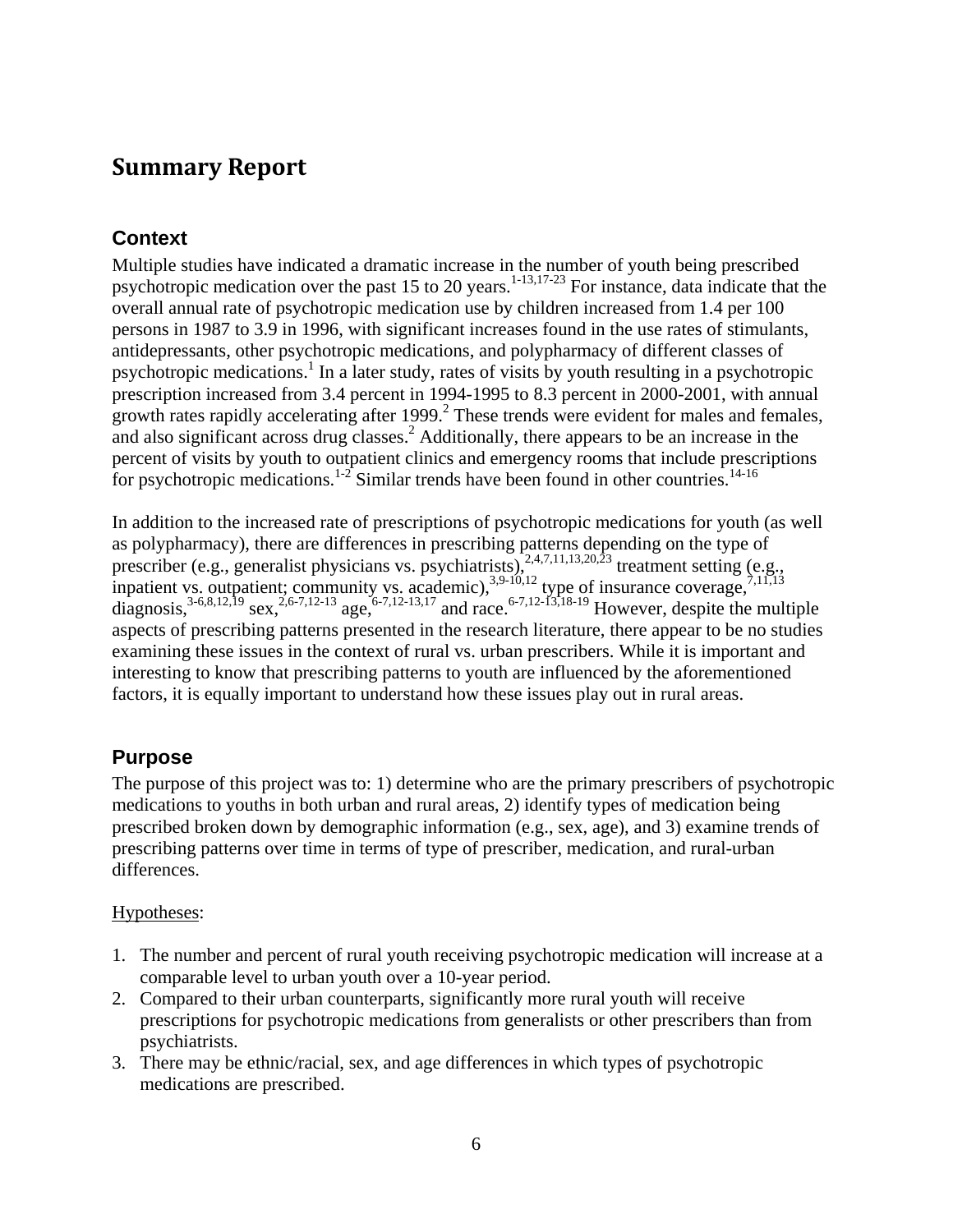#### <span id="page-6-0"></span>**Methods**

The method was a secondary analysis of the 1996-2005 National Ambulatory Medical Care Survey (NAMCS) and National Hospital Ambulatory Medical Care Survey (NHAMCS) data files, published by the National Center for Health Statistics. The unit of analysis is the youth patient encounter/visit. Descriptive analyses include provider type, patient demographics, and youth psychotropic medications by urban and rural, and types of medications. These descriptive statistics were adjusted by weight variables created in the NAMCS and NHAMCS databases. Odds ratios of receiving psychotropic medications from psychiatrists versus generalists and other prescribers were calculated from the logistic regressions adjusting for the main interest, urban versus rural, time, with or without covariates including patient characteristics and clinical variables.

### **Operational Definition of Major Constructs in Data Analysis:**

Rurality: We were unable to get zip code data from the NAMCS and NHAMCS files. However, those databases use a Metropolitan Statistical Area (MSA) and non-Metropolitan Statistical Area (Non-MSA) designation. Therefore, the MSA and Non-MSA categories were used to define our urban and rural samples, respectively.

Children, adolescents, and youths: These terms for the purposes of this study are defined as anyone age 17 and younger.

Physician Type: This variable subdivided physicians into three mutually exclusive groups: psychiatrists, generalists, and other prescribers.

Psychotropic Drug Visit: A psychotropic drug visit was defined as a visit in which at least one psychotropic medication was prescribed, ordered, supplied, administered, or continued. Table 1 lists the medications we will include.

Psychotropic medications were classified according to the most recent version of the *Physicians' Desk Reference*.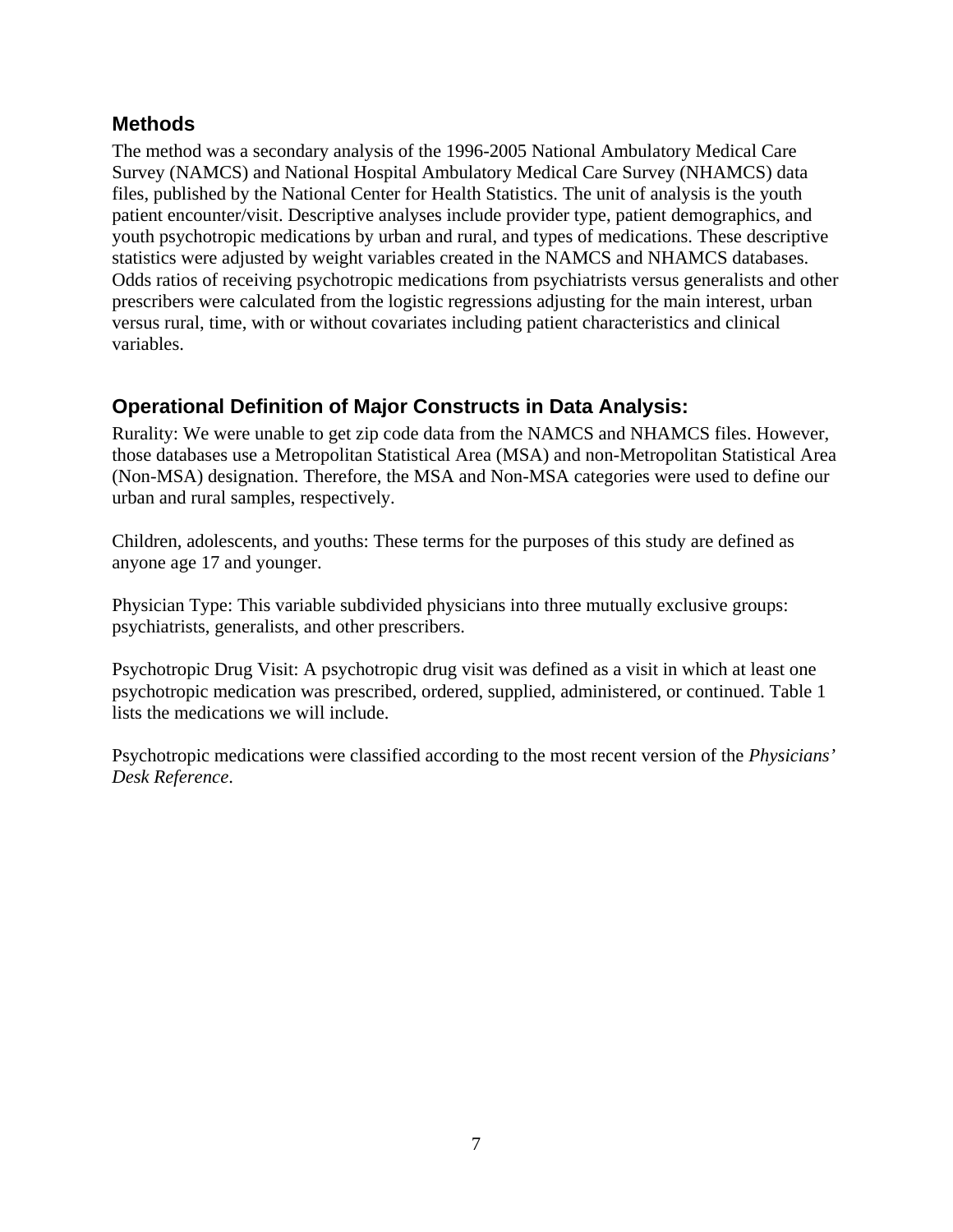| <b>Antidepressants</b> | <b>Antipsychotic Agents</b> | <b>CNS Stimulants</b> | <b>Bipolar Agents</b>   | <b>Antianxiety Agents</b> |
|------------------------|-----------------------------|-----------------------|-------------------------|---------------------------|
| Cymbalta               | Chlorpromazine              | Adderall              | Abilify                 | Librium                   |
| Effexor                | Fluphenazine                | Desoxyn               | Depakote                | Niravam                   |
| Wellbutrin             | Haloperidol                 | Dexedrine             | Equetro                 | Tranxene                  |
| Emsam                  | Loxapine                    | DextroStat            | Geodon                  | Valium                    |
| Parnate                | Mesoridazine                | Concerta              | Lamictal                | Effexor                   |
| Celexa                 | Molidone                    | Daytrana              | Lithobid                | Paxil                     |
| Lexapro                | Perphenazine                | Focalin               | Risperdal               | Zoloft                    |
| Paxil                  | Promazine                   | Metadate              | Seroquel                |                           |
| Pexeva                 | Thioridazine                | Ritalin               | Symbyax                 |                           |
| Prozac                 | Thiothixene                 | Strattera             | Zyprexa                 |                           |
| Zoloft                 | Trifluoperazine             | Cylert                | <b>Antipanic Agents</b> |                           |
| <b>OCD</b> Management  | Clozapine                   | Clonidine             | Klonopin                |                           |
| Paxil                  | Olanzapine                  |                       | Niravam                 |                           |
| Pexeva                 | Quetiapine                  |                       | Paxil                   |                           |
| Prozac                 | Risperidone                 |                       | Pexeva                  |                           |
| Zoloft                 | Ziprasidone                 |                       | Prozac                  |                           |

Diagnosis: The primary diagnosis field was searched for any ICD-9-CM diagnostic code representing childhood disorders (e.g., ADHD, autism), depression, anxiety disorders, psychotic disorders, bipolar disorders, eating disorders, personality disorders, and substance use disorders. Covariates: Sociodemographic variables included age, sex, race/ethnicity, and insurance. Clinical variables included visit reason, presenting symptoms, primary diagnoses, and secondary diagnoses.

#### **Data Sources**

<span id="page-7-0"></span>Table 1: Drugs Used in the Study

A nationally representative group of visits to nonfederally employed physicians in office-based practices, as well as to the emergency departments and outpatient departments of noninstitutional general and short-stay hospitals, exclusive of Federal, military, and Veterans Administration hospitals, located in the 50 States and the District of Columbia is sampled in the NAMCS and NHAMCS databases, respectively.

## **Findings**

The findings of this study are presented below. "Outpatient" signifies the sample of outpatient visits composed in the NAMCS and part of the NHAMCS, whereas "ER" refers to the sample of emergency room visits composed entirely in the NHAMCS database. Not all hypotheses were applicable to both outpatient and ER samples. Where this is the case, the abbreviation "N/A" is used.

#### **1. The number and percent of rural youth receiving psychotropic medication will increase at a comparable level to urban youth over a 10-year period.**

Over the 10-year period, there were significant increases in the prescription of any psychotropic medication for the combined outpatient and ER sample of both urban and rural youth. Urban youth had an average increase of 8.1% a year ( $p < .0001$ ), while rural youth had an average of 7.6% per year ( $p < .04$ ). There was no significant difference between urban and rural youth for a prescription of any psychotropic.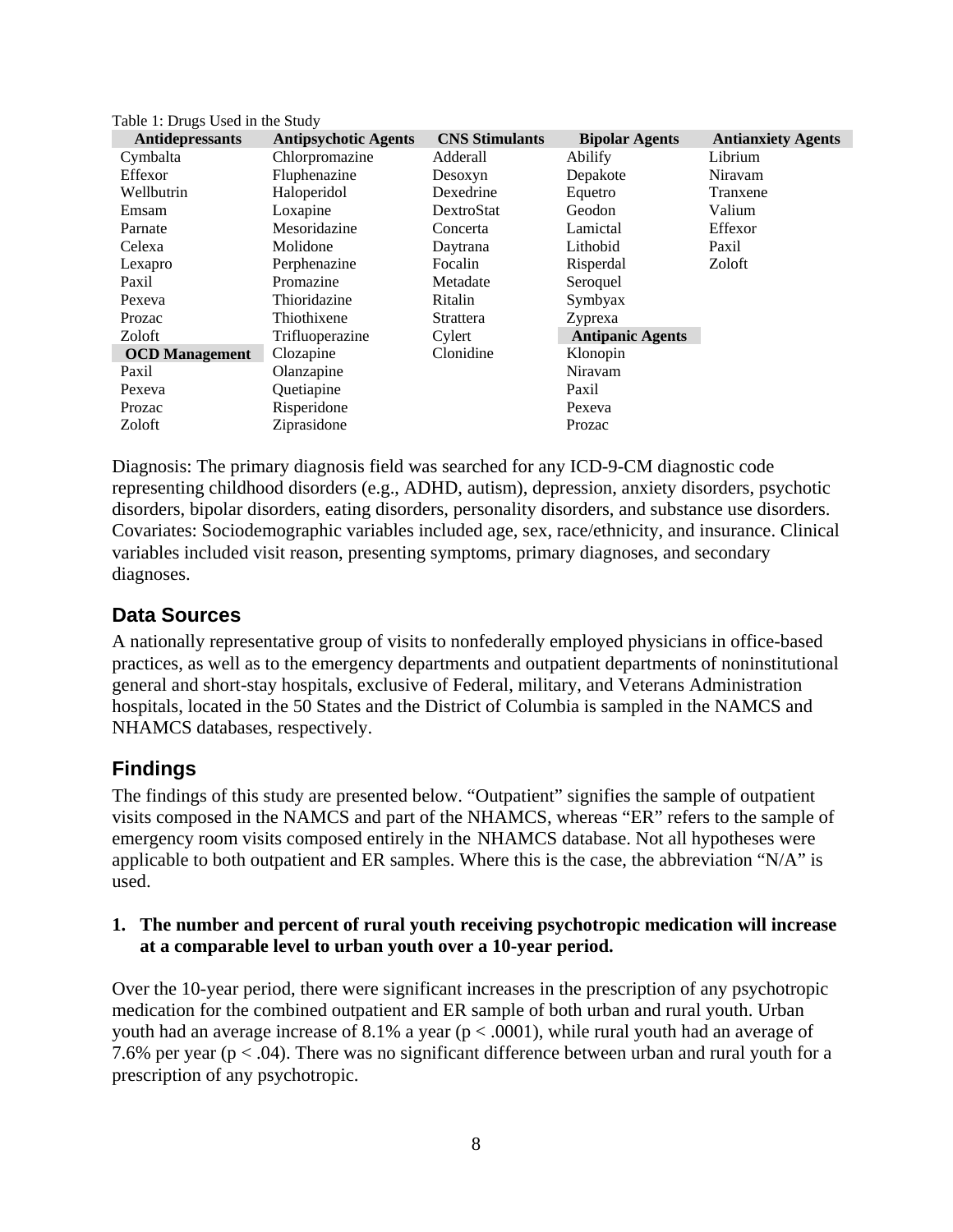In the combined outpatient and ER sample, urban youth had significantly higher prescriptions of six out of seven of the drug categories. These were CNS stimulants, OCD agents, antidepressants, antipsychotics, and bipolar agents (see table below). Rural youth had significantly higher prescriptions of four of the seven drug categories, which included antidepressants, antipanic agents, antipsychotics, and bipolar agents. There were no significant differences between urban and rural youth for any particular drug category.

Subdividing the samples into outpatient and ER samples indicated a similar pattern for the former and only one significant trend for the latter. Specifically, the urban outpatient trend was the same in terms of specific drug categories as that reported above for the combined samples, while urban ER prescriptions of bipolar agents decreased by an average of 7.6% per year during the study period. Rural outpatient trends were mostly the same as the combined sample, except that there was also a significant increase in antianxiety agents. There were no significant trends for the ER sample and no significant differences between the urban and rural samples.

|                      | Urban      |       | <b>Rural</b> |       | Urban vs. Rural |
|----------------------|------------|-------|--------------|-------|-----------------|
|                      | Pr > ChiSa | OR**  | Pr > ChiSa   | OR**  | Pr > ChiSq      |
| <b>CNS Stimulant</b> | < .0001    | 1.089 | 0.087        | 1.072 | 0.738           |
| <b>OCD Agent</b>     | 0.017      | 1.048 | 0.069        | 1.112 | 0.336           |
| Antianxiety Agent    | 0.009      | 1.051 | 0.055        | 1.118 | 0.314           |
| Antidepressant       | < .0001    | 1.099 | 0.022        | 1.115 | 0.775           |
| Antipanic Agent      | 0.147      | 1.034 | 0.008        | 1.152 | 0.068           |
| Antipsychotic        | < .0001    | 1.186 | 0.041        | 1.208 | 0.853           |
| <b>Bipolar Agent</b> | 0.0001     | 1.083 | 0.018        | 1.146 | 0.360           |
| Any Psychotropic     | < .0001    | 1.081 | 0.038        | 1.076 | 0.917           |

**Table 1. Trend analysis for prescribing psychotropics to youths in rural and urban areas after covariate adjustment\***

\*Covariates are age, PAYTYPE, region, SEX, minority, provtype, season only since ED data has the following variables in missing, PRIVATE, SOLO, dPRIMCARE, HMO, routine, specialty. In the model, time is treated a continuous variable. We used both linear time model and also quadratic term model to the data and found that linear time model is a better fit to our data. \*\*OR=Odds Ratio

#### **2. Compared to their urban counterparts, significantly more rural youth will receive prescriptions for psychotropic medications from generalists and other prescribers than from psychiatrists.**

Over the 10-year period of the study, 71.3% of prescriptions of any psychotropic medication to urban youth were made by psychiatrists, as compared to 45.4% for rural youth. Psychiatrists prescribed to urban youth the vast majority of psychotropics from specific drug categories, with a low of 68.8% (CNS stimulants) to a high of 90% (antipsychotics). By contrast, psychiatrists prescribed to rural youth a much smaller percent of psychotropics, with a low of 42.6% (CNS stimulants) to a high of 79.4% (antipsychotics). In rural, generalists prescribed a higher percent of antipanic agents than psychiatrists.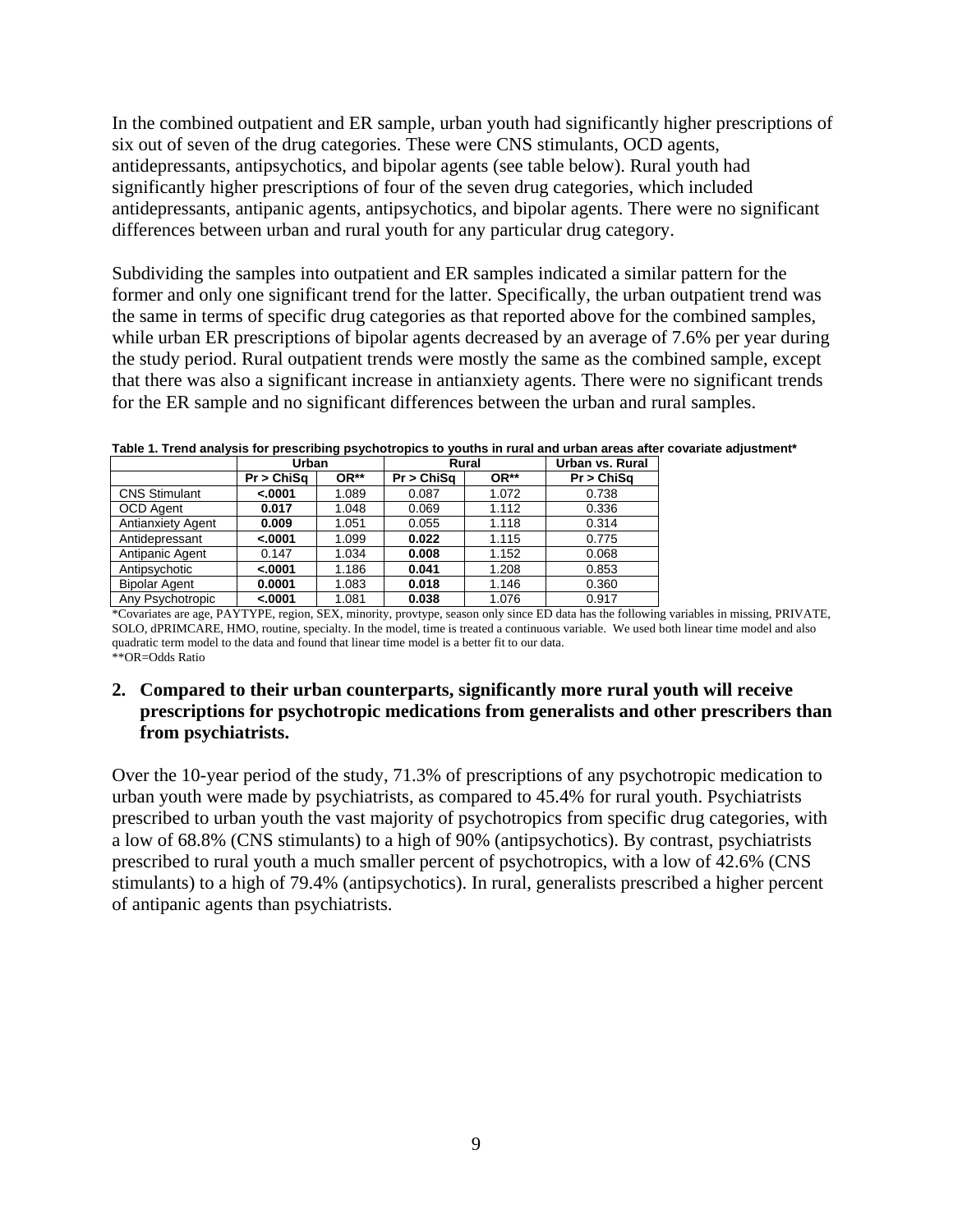|                          |      | <b>Urban</b>      |      | <b>Rural</b>      |      |
|--------------------------|------|-------------------|------|-------------------|------|
|                          | Rank | <b>Prescriber</b> | %    | <b>Prescriber</b> | %    |
|                          | #1   | Psychiatrist      | 71.3 | Psychiatrist      | 45.4 |
| <b>Any Psychotropic</b>  | #2   | Other             | 15.2 | Generalist        | 34.3 |
|                          | #3   | Generalist        | 13.5 | Other             | 20.3 |
|                          | #1   | Psychiatrist      | 68.8 | Psychiatrist      | 42.6 |
| <b>CNS Stimulant</b>     | #2   | Other             | 16.9 | Generalist        | 32.7 |
|                          | #3   | Generalist        | 14.3 | Other             | 24.7 |
|                          | #1   | Psychiatrist      | 82.9 | Psychiatrist      | 50.0 |
| <b>OCD Agent</b>         | #2   | Generalist        | 11.8 | Generalist        | 40.8 |
|                          | #3   | Other             | 5.4  | Other             | 9.2  |
|                          | #1   | Psychiatrist      | 79.7 | Psychiatrist      | 50.4 |
| <b>Antianxiety Agent</b> | #2   | Generalist        | 13.3 | Generalist        | 42.6 |
|                          | #3   | Other             | 7.0  | Other             | 7.0  |
|                          | #1   | Psychiatrist      | 82.5 | Psychiatrist      | 56.6 |
| Antidepressant           | #2   | Generalist        | 11.6 | Generalist        | 34.2 |
|                          | #3   | Other             | 5.9  | Other             | 9.3  |
|                          | #1   | Psychiatrist      | 78.5 | Generalist        | 45.5 |
| <b>Antipanic Agent</b>   | #2   | Generalist        | 12.8 | Psychiatrist      | 44.2 |
|                          | #3   | Other             | 8.6  | Other             | 10.4 |
|                          | #1   | Psychiatrist      | 90.0 | Psychiatrist      | 79.4 |
| <b>Antipsychotic</b>     | #2   | Generalist        | 6.2  | Generalist        | 13.0 |
|                          | #3   | Other             | 3.9  | Other             | 7.6  |
|                          | #1   | Psychiatrist      | 78.5 | Psychiatrist      | 61.4 |
| <b>Bipolar Agent</b>     | #2   | Other             | 12.6 | Generalist        | 23.3 |
|                          | #3   | Generalist        | 8.9  | Other             | 15.4 |

**Table 2: Prescriber Type of Medication** 

#### **3. There may be ethnic/racial, sex, and age differences in which types of psychotropic medications are prescribed.**

There were similarities between urban and rural Caucasian youth populations in terms of the specific drugs prescribed and drug categories to which they belong. Table 3 below indicates the top 10 medications prescribed to each population. The drugs listed composed 71.1% of all medications prescribed for urban youth and 72.9% for rural, Caucasian youth. When grouping specific medications by drug categories, CNS stimulants were the clear majority for both populations (30.9% for urban, 34% for rural). These medications are typically prescribed for Attention Deficit-Hyperactivity Disorder(s). Medications prescribed for either depressive or anxiety disorders were the second largest group, composing 21.6% for urban and 21.5% for rural. Finally, 18.6% of the top 10 medications prescribed for urban youth were for psychotic or bipolar disorders, while 17.4% of the same kinds of medications were prescribed for rural youth.

There were also similar trends between urban and rural minority populations. Table 4 indicates the top 10 medications prescribed for these two groups. The drugs listed composed 73.7% of all medications prescribed for urban youth and 77.4% for rural, minority youth. Similar to Caucasian populations, CNS stimulants were the most frequently prescribed medications (31.8% for urban, 33.6% for rural). However, there are striking differences in the percent of antidepressant or antianxiety and antipsychotic or bipolar medications between the Caucasian and minority populations across rural and urban (see Table 5). Of the top 10 medications for minority groups, antidepressants and/or antianxiety medications composed 15.7% and 14.1% for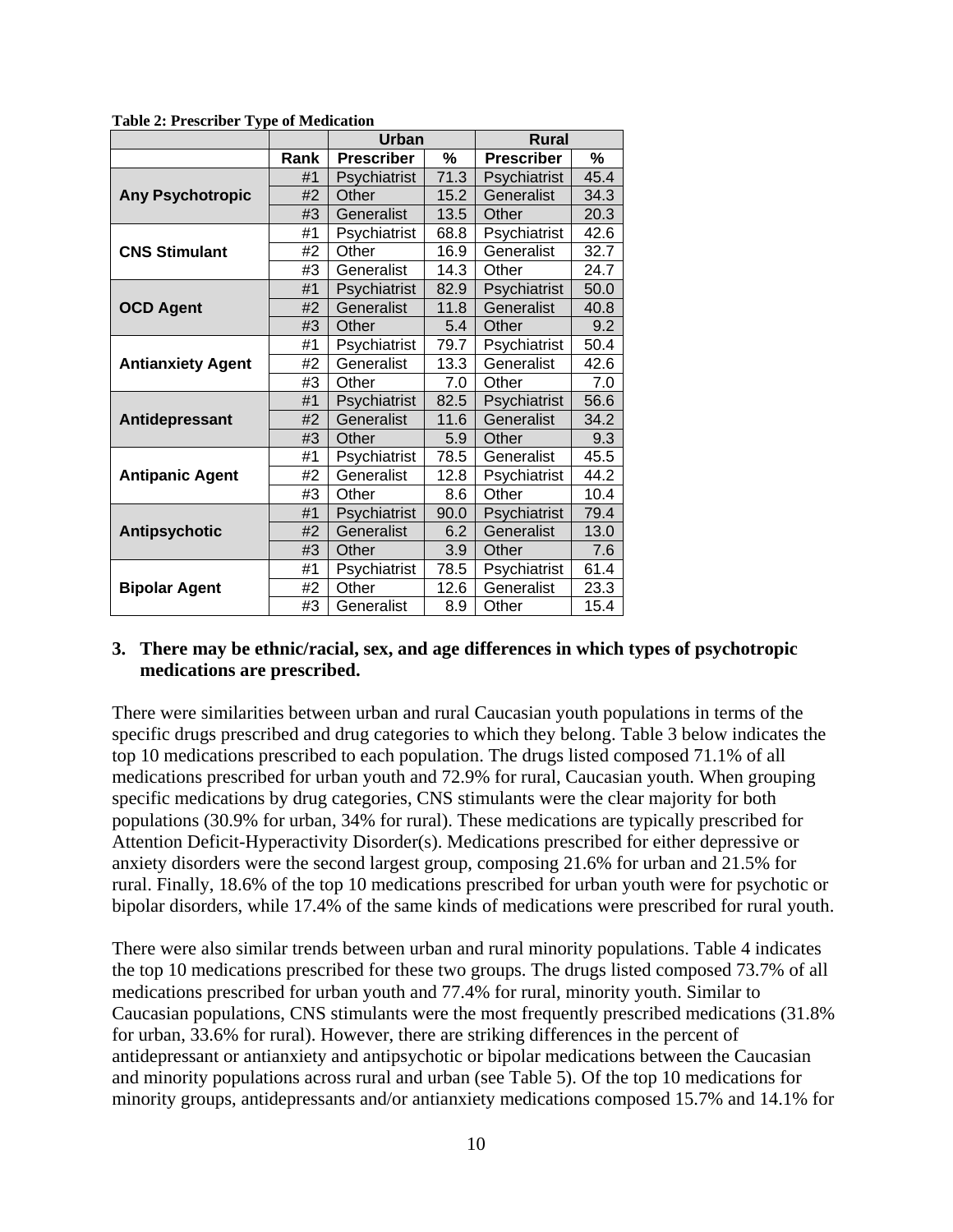urban and rural minority youth, respectively. However, antipsychotic or bipolar medications composed 26.2% and 29.7% for urban and rural minority youth, respectively.

|    | Caucasian        |                              |              |              |                              |      |  |
|----|------------------|------------------------------|--------------|--------------|------------------------------|------|--|
|    |                  | <b>Urban</b>                 | <b>Rural</b> |              |                              |      |  |
|    | <b>Drug</b>      | <b>Drug Class</b>            | %            | <b>Drug</b>  | <b>Drug Class</b>            | $\%$ |  |
| 1  | Methylphen.      | CNS                          | 21.9         | Methylphen.  | <b>CNS</b>                   | 23.5 |  |
| 2  | Sertraline       | A-Dep, A-Anx                 | 7.6          | Divalp. Sod. | <b>Bipolar</b>               | 7.5  |  |
| 3  | Divalp. Sod.     | <b>Bipolar</b>               | 7.4          | Sertraline   | A-Dep, A-Anx                 | 7.5  |  |
| 4  | Risperidone      | A-Psy, Bipolar               | 6.2          | Risperidone  | A-Psy, Bipolar               | 6.3  |  |
| 5  | Clonidine        | <b>CNS</b>                   | 5.8          | Clonidine    | <b>CNS</b>                   | 5.5  |  |
| 6  | Fluoxetine       | A-Dep, OCD                   | 5.4          | Fluoxetine   | A-Dep, OCD                   | 5.4  |  |
| 7  | Carbamaz.        | <b>Bipolar</b>               | 5.0          | Atomoxetine  | <b>CNS</b>                   | 5.0  |  |
| 8  | Paroxetine       | A-Dep, OCD<br>A-Anx, A-Pan   | 4.6          | Paroxetine   | A-Dep, OCD<br>A-Anx, A-Pan   | 4.4  |  |
| 9  | <b>Bupropion</b> | A-Dep                        | 4.0          | Diazepam     | A-Anx                        | 4.2  |  |
| 10 | Atomoxetine      | <b>CNS</b>                   | 3.2          | Carbamaz.    | <b>Bipolar</b>               | 3.6  |  |
|    |                  | Total % of all Prescriptions | 71.1         |              | Total % of all Prescriptions | 72.9 |  |

**Table 3: Top 10 most prescribed drugs for both NAMCS and NHAMCS (1996 to 2005) for Urban and Rural Caucasian Youth**

CNS = CNS Stimulant; A-Dep = Antidepressant; A-Anx = Antianxiety; Bipolar = Bipolar Agent;

A-Psy = Antipsychotic; OCD = OCD Agent; A-Pan = Antipanic Agent

**Table 4: Top 10 most prescribed drugs for both NAMCS and NHAMCS (1996 to 2005) for Urban and Rural Minority Youth**

|                              | <b>Minority</b> |                            |              |                                  |                |          |  |  |
|------------------------------|-----------------|----------------------------|--------------|----------------------------------|----------------|----------|--|--|
|                              |                 | Urban                      | <b>Rural</b> |                                  |                |          |  |  |
|                              | <b>Drug</b>     | <b>Drug Class</b>          | $\%$         | <b>Drug Class</b><br><b>Drug</b> |                | %        |  |  |
| 1                            | Methylphen.     | <b>CNS</b>                 | 23.2         | Methylphen.                      | <b>CNS</b>     | 23.<br>4 |  |  |
| $\mathbf{2}$                 | Divalp. Sod.    | <b>Bipolar</b>             | 9.8          | Sertraline                       | A-Dep, A-Anx   | 9.4      |  |  |
| 3                            | Carbamaz.       | <b>Bipolar</b>             | 8.2          | Risperidone                      | A-Psy, Bipolar | 9.4      |  |  |
| 4                            | Risperidone     | A-Psy, Bipolar             | 8.2          | Divalp. Sod.                     | <b>Bipolar</b> | 7.8      |  |  |
| 5                            | Sertraline      | A-Dep, A-Anx               | 6.2          | Clonidine                        | <b>CNS</b>     | 5.5      |  |  |
| 6                            | Clonidine       | <b>CNS</b>                 | 5.7          | Quetiapine                       | A-Psy          | 5.5      |  |  |
| 7                            | Fluoxetine      | A-Dep, OCS                 | 3.4          | Dextroamp.                       | <b>CNS</b>     | 4.7      |  |  |
| 8                            | Paroxetine      | A-Dep, OCD<br>A-Anx, A-Pan | 3.4          | A-Anx<br>Diazepam                |                | 4.7      |  |  |
| 9                            | Dextroamp.      | <b>CNS</b>                 | 2.9          | Carbamaz.                        | <b>Bipolar</b> | 3.9      |  |  |
| 10                           | Diazepam        | A-Anx                      | 2.7          | Aripiprazole                     | <b>Bipolar</b> | 3.1      |  |  |
| Total % of all Prescriptions |                 |                            | 73.7         | Total % of all Prescriptions     | 77.<br>4       |          |  |  |

CNS = CNS Stimulant; A-Dep = Antidepressant; A-Anx = Antianxiety; Bipolar = Bipolar Agent;  $A-Psy = Antipsychotic$ ;  $OCD = OCD$  Agent;  $A-Pan = Antipanic$  Agent

| Table 5: Percent of Top 10 most prescribed drugs for both NAMCS and NHAMCS (1996 to 2005) for Urban and Rural |  |
|---------------------------------------------------------------------------------------------------------------|--|
| <b>Minority Youth by Drug Category</b>                                                                        |  |

|                      |                | <b>Caucasian</b> | <b>Minority</b> |       |  |
|----------------------|----------------|------------------|-----------------|-------|--|
|                      | Urban<br>Rural |                  | Urban           | Rural |  |
| <b>Drug Category</b> | %              | %                | %               | %     |  |
|                      |                |                  |                 |       |  |
| A-Psy/Bipolar        | 18.6           | 17.4             | 26.2            | 29.7  |  |
| A-Dep/A-Anxs*        | 21.6           | 21.5             | 15.7            | 14.1  |  |
| CNS                  | 30.9           | 34.0             | 31.8            | 33.6  |  |

Includes antidepressants, antianxiety, antipanic, and OCD medications

 $\overline{a}$ 

A comparison of prescribing patterns of drug categories between rural and urban youth populations broken down by age and sex is presented in Table  $6<sup>1</sup>$  $6<sup>1</sup>$  $6<sup>1</sup>$  Urban female youth age 0 to 5 had a greater percent of antipsychotic or bipolar medications than their rural counterparts. However, rural female youths from this age group had far greater percentages of antidepressants

<span id="page-10-0"></span><sup>&</sup>lt;sup>1</sup> The data is based on the top 10 medications for each age group subdivided by gender and rurality. Therefore, the percentages typically do not add up to 100.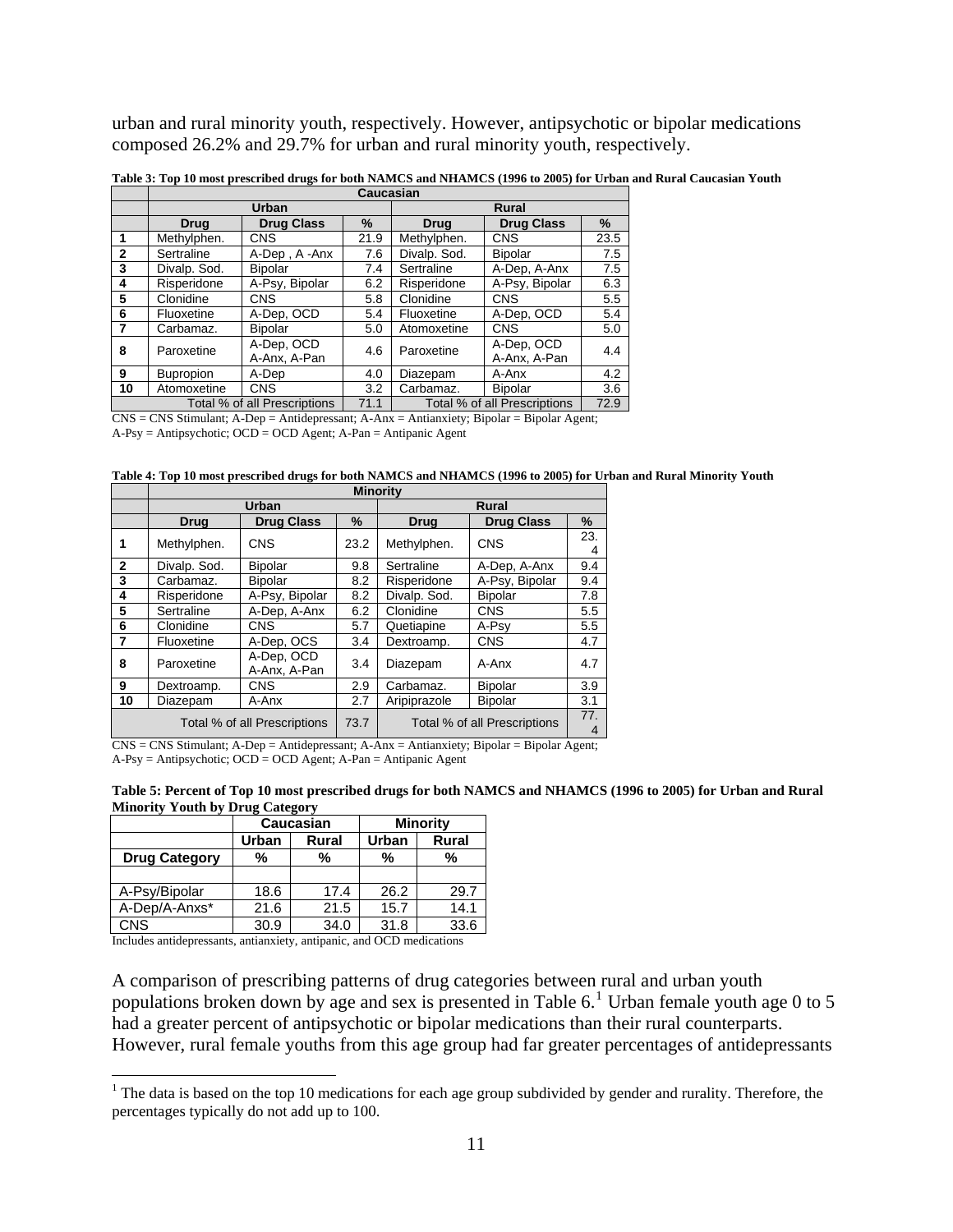<span id="page-11-0"></span>and antianxiety medications, as well as CNS stimulants. Male urban youths from the same age group had a similar percentage of antipsychotic medications to urban female youths and a greater percentage than rural male youth. Although urban and rural male youths had similar percentages of CNS stimulant medications, rural males in this age group had a far greater percent of antidepressants and/or antianxiety medications. Males tended to have, on average, a smaller percent of antidepressants and/or antianxiety medications and greater percent of CNS stimulant medications than females.

Rural and urban females age 6 to 11 had similar percentages of antipsychotic and/or bipolar medications, as well as antidepressants and/or antianxiety medications. However, rural female youths in this age group had a far greater percent of CNS stimulants than their urban peers. Rural and urban male youths in this age group had similar percentages of medication from all three categories, although rural males had a slightly higher percent of CNS stimulant medication. Overall, males in this age group had a smaller percent of antipsychotic and/or bipolar medications, as well as antidepressants and/or antianxiety medications, but a far greater percent of CNS stimulants, than females.

Urban females age 12 to 17 had a higher percent of antipsychotic and/or bipolar medications, as well as CNS stimulants, than their rural peers. However, rural females had a much higher percent of antidepressant and/or antianxiety medication than their urban counterparts. Urban and rural males in this age group were mostly similar in all three categories, with urban males having slightly higher percentages of antipsychotic and/or bipolar medications, as well as antidepressant and/or antianxiety medications. Rural males had a slightly higher percent of CNS stimulants than their urban peers. Overall, males in this age group had a greater percent of antipsychotic and/or bipolar medications, smaller percent of antidepressants and/or antianxiety medications, and a far greater percent of CNS stimulants, than their female counterparts.

|           |                      |       | <b>Female</b> |       | <b>Male</b> |
|-----------|----------------------|-------|---------------|-------|-------------|
|           |                      | Urban | Rural         | Urban | Rural       |
|           | <b>Drug Category</b> | ℅     | %             | %     | %           |
| Age       |                      |       |               |       |             |
|           | A-Psy/Bipolar        | 39.1  | 33.4          | 40.6  | 33.3        |
| $0 - 5$   | A-Dep/A-Anxs         | 25.7  | 38.2          | 15.4  | 26.6        |
|           | <b>CNS</b>           | 15.0  | 28.6          | 30.0  | 31.1        |
|           |                      |       |               |       |             |
|           | A-Psy/Bipolar        | 29.3  | 26.2          | 19.0  | 19.8        |
| $6 - 11$  | A-Dep/A-Anxs         | 14.5  | 14.3          | 6.1   | 5.2         |
|           | <b>CNS</b>           | 36.5  | 46.4          | 55.9  | 60.6        |
|           |                      |       |               |       |             |
|           | A-Psy/Bipolar        | 18.2  | 12.5          | 20.9  | 18.0        |
| $12 - 17$ | A-Dep/A-Anxs         | 41.9  | 49.9          | 21.7  | 19.8        |
|           | CNS                  | 10.0  | 5.8           | 28.7  | 32.5        |

**Table 6: Percent of Top 10 most prescribed drugs for both NAMCS and NHAMCS (1996 to 2005) for Urban and Rural Youth by Drug Category, Age, and Sex** 

### **Conclusions**

Prescriptions of virtually all psychotropic drug categories increased significantly for both urban and rural populations over the 10-year period of the study. Urban youth are far more likely to be prescribed psychotropic medications by psychiatrists as opposed to generalists or other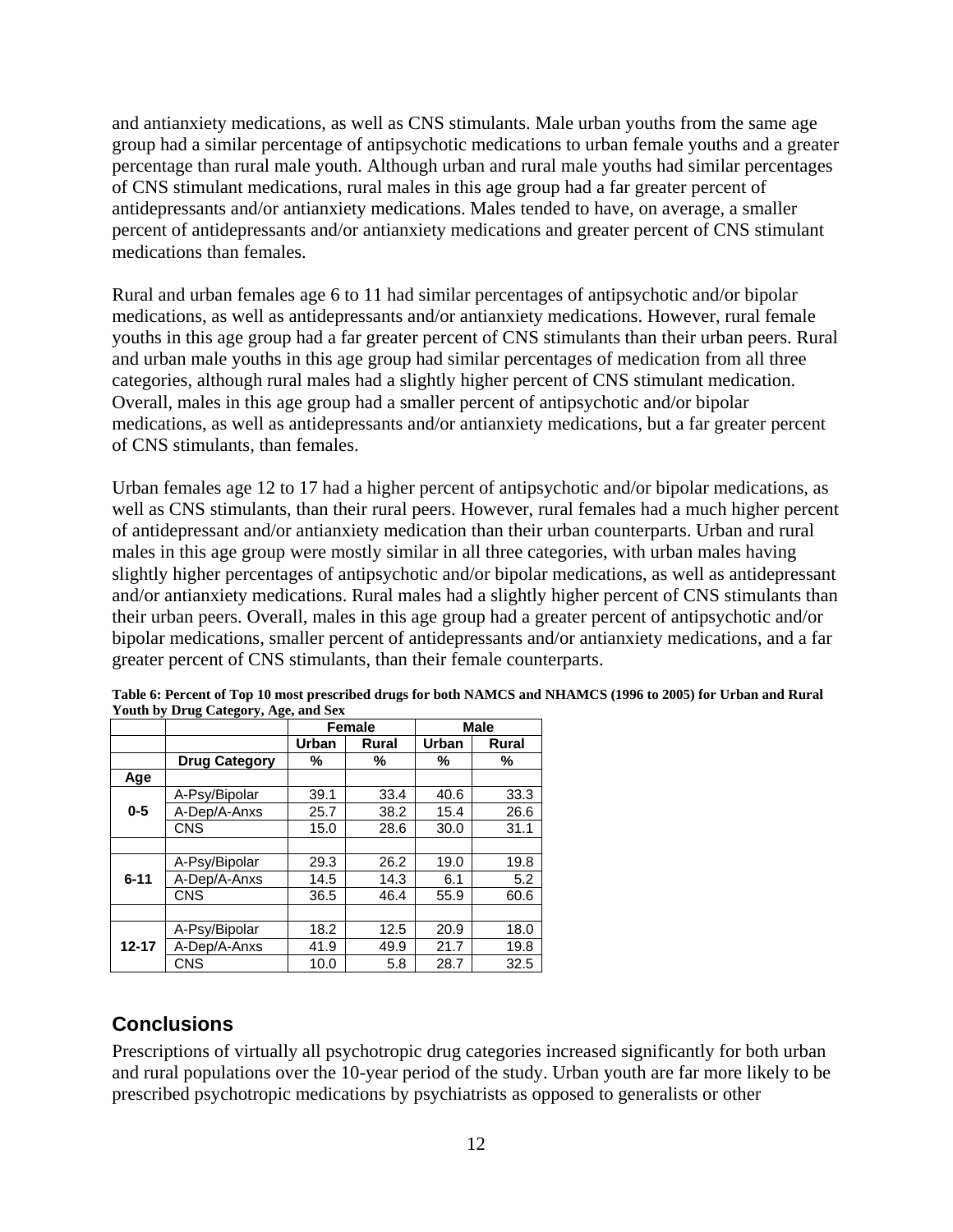prescribers. In contrast, rural youth are far more likely to have psychotropics prescribed by generalists or other prescribers. Rural youth did have psychiatrists prescribing the majority of more intensive medications, such as antipsychotics and bipolar agents.

There were also notable differences in type of drugs prescribed according to the racial group to which youths belonged. Minority youth in both rural and urban places had much higher percentages of antipsychotic and/or bipolar medication, and much lower percentages of antidepressant and/or antianxiety medications, compared to their Caucasian peers.

A number of differences in prescribing patterns according to sex and age also emerged. Females age 0 to 5 tended to have greater percentages of antidepressant and/or antianxiety medications, as well as CNS stimulants, than their male peers. Urban females and males from this age group had higher percentages of antipsychotic medication and/or bipolar medication than their rural counterparts. Urban females had greater percentages of antipsychotics than their rural peers, but rural females in this age group had greater percentages of antidepressant and/or antianxiety medications, as well as CNS stimulants, than their urban peers. A similar trend exists comparing urban and rural males in this age range, although CNS stimulant percentages were similar between these two groups.

Overall, males ages 6 to 11 had a smaller percent of antipsychotic and/or bipolar medications, as well as antidepressants and/or antianxiety medications, but a far greater percent of CNS stimulants, than females of the same age. Additionally, rural females had a notably greater percent of CNS stimulants than their urban female counterparts.

On average, males ages 12 to 17 had a greater percent of antipsychotic and/or bipolar medications, smaller percent of antidepressants and/or antianxiety medications, and a far greater percent of CNS stimulants, than their female counterparts. Urban females had higher percentages of antipsychotic and/or bipolar medications, as well as CNS stimulants, than their rural female peers.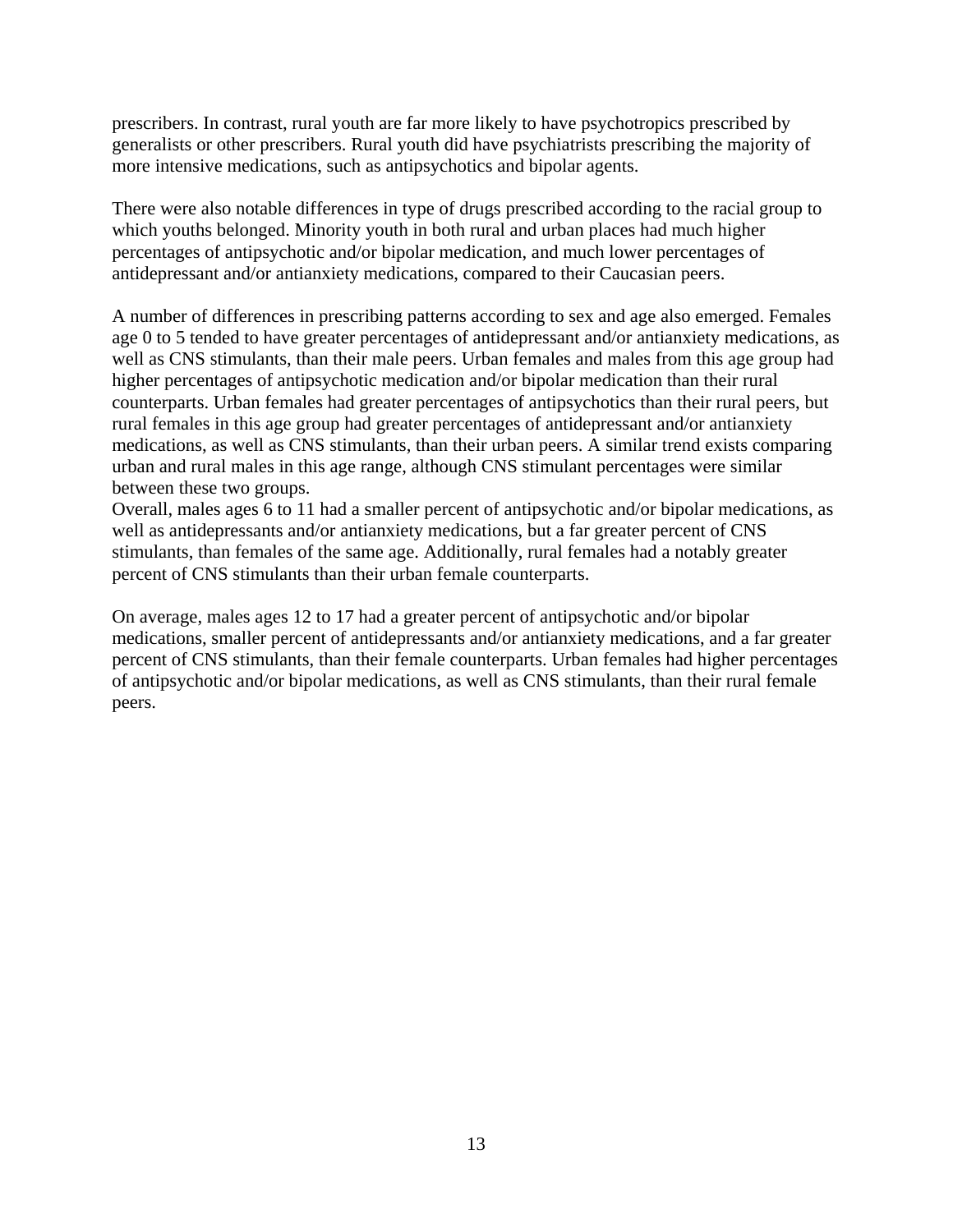## <span id="page-13-0"></span>**Literature Citations**

- 1 Olfson M, Marcus SC, Weissman, MM; Jensen, PS. (2002). National Trends in the Use of Psychotropic Medications by Children. *Journal of the American Academy of Child & Adolescent Psychiatry*, 41(5): 514-521.
- 2 Thomas CP; Conrad P; Casler R; Goodman E (2006). Trends in the use of psychotropic medications among adolescents, 1994 to 2001. *Psychiatric Services*, 57(1): 63-69.
- 3 Lyons JS; MacIntyre JC; Lee ME; Carpinello S; Zuber MP; Fazio ML (2004). Psychotropic Medications Prescribing Patterns For Children and Adolescents in New York's Public Mental Health System. *Community Mental Health Journal*, 40(2): 101-118.
- 4 Reed E; Vance A; Luk E; Nunn, K (2004). Single and combined psychotropic medication use in a child and adolescent mental health service. *Australian and New Zealand Journal of Psychiatry*, 38(4): 204-211.
- 5 Ma J; Lee KV; Stafford, RS (2005). Depression treatment during outpatient visits by U.S. children and adolescents. *Journal of Adolescent Health*, 37(6): 434-442.
- 6 Staller JA; Wade, MJ; Baker M (2005). Current Prescribing Patterns in Outpatient Child and Adolescent Psychiatric Practice in Central New York. *Journal of Child and Adolescent Psychopharmacology*, 15(1): 57-61.
- 7 Goodwin R, Gould MS; Blanco C; Olfson M (2001). Prescription of psychotropic medications to youths in officebased practice. *Psychiatric Services*, 52(8):1081-1087.
- 8 Toh S (2006). Trends in ADHD and Stimulant Use Among Children, 1993-2003. *Psychiatric Services*, 57(8): 1091.
- 9 Safer DJ; Zito JM (1999). Psychotropic medication for ADHD. *Mental Retardation and Developmental Disabilities Research Reviews*, 5(3): 237-242.
- 10 Breland-Noble AM; Elbogen EB; Farmer EMZ; Dubs MS, Wagner HR; Burns BJ (2004). Use of psychotropic medications by youths in therapeutic foster care and group homes. *Psychiatric Services*, 55(6): 706-708.
- 11 Harpaz-Rotem I; Rosenheck RA (2006). Prescribing practices of psychiatrists and primary care physicians caring for children with mental illness. *Child: Care, Health and Development*, 32(2): 225-237.
- 12 Lekhwani M; Nair C; Nikhinson I; Ambrosini, PJ (2004). Psychotropic Prescription Practices in Child Psychiatric Inpatients 9 Years Old and Younger. *Journal of Child and Adolescent Psychopharmacology*, 14(1): 95-103.
- 13 Raghavan R; Zima BT; Andersen RM; Leibowitz AA; Schuster MA; Landsverk J (2005). Psychotropic Medication Use in a National Probability Sample of Children in the Child Welfare System. *Journal of Child and Adolescent Psychopharmacology*, 15(1): 97-106.
- 14 Haapasalo-Pesu KM; Saarijarvi S; Sorvaniemi M (2003). National prescribing practices of adolescent psychiatrists for psychotropic medications in outpatient care in Finland. *Nordic Journal of Psychiatry*, 57(6): 405-409.
- 15 Sivaprasad L; Kolind A; Berg B (2005). Use of psychotropic medication in an outpatient CAMHS over a 5-year period. *Child and Adolescent Mental Health*, 10(4): 179-182.
- 16 Haapasalo-Pesu KM; Erkolahti R; Saarijarvi S; Aalberg V (2004). Prescription of psychotropic drugs in adolescent psychiatry wards in Finland. *Nordic Journal of Psychiatry*, 58(3): 213-218.
- 17 Coyle, JT (2000). Psychotropic drug use in very young children. *Journal of the American Medical Association*, 283(8): 1059-1060.
- 18 DelBello MO; Soutullo CA; Strakowski SM (2000). Racial differences in treatment of adolescents with bipolar disorder. *American Journal of Psychiatry*, 157(5): 837-838.
- 19 Patel NC; DelBello MP; Keck P; Strakowski SM (2005). Ethnic differences in maintenance antipsychotic prescription among adolescents with bipolar disorder. *Journal of Child and Adolescent Psychopharmacology*, 15(6): 938-946.
- 20 Cummings NA; Wiggins JG (2001). A collaborative primary care/behavioral health model for the use of psychotropic medication with children and adolescents: The report of a national retrospective study. *Issues in Interdisciplinary Care*, 3(2): 121-128.
- 21 Irwin CE Jr. [Ed] (2005). Editorial: Clinical preventive services for adolescents: Still a long way to go. *Journal of Adolescent Health*, 37(2): 85-86.
- 22 Rappaport N; Chubinsky P. (2000). The meaning of psychotropic medications for children, adolescents, and their families. *Journal of the American Academy of Child & Adolescent Psychiatry*, 39(9): 1198-1200.
- 23 Walkup JT (2003). Increasing use of psychotropic medications in children and adolescents: What does it mean? *Journal of Child and Adolescent Psychopharmacology*, 13(1): 1-3.